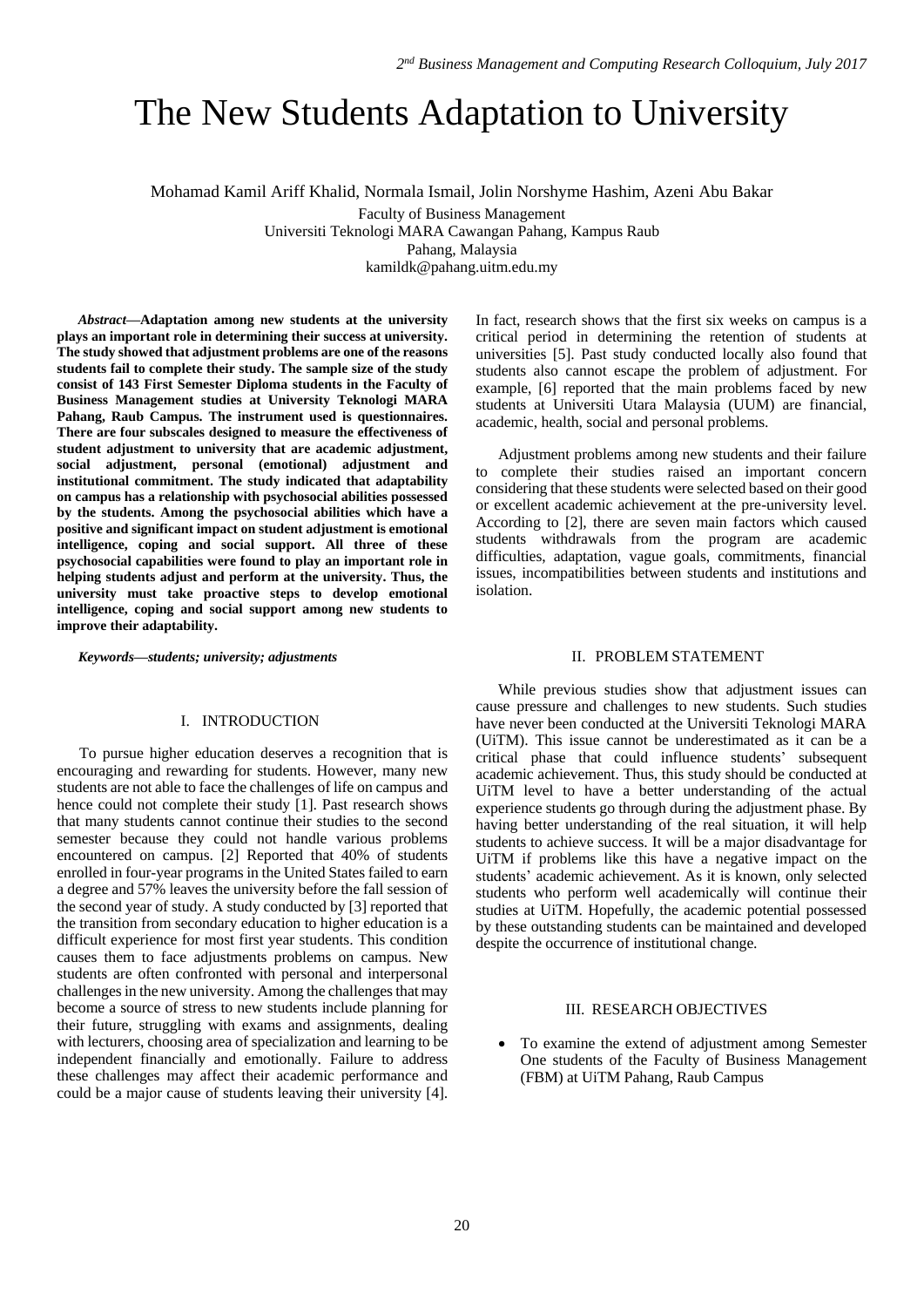To assess the relationship between the components of adjustments among Semester One students in the FBM at UiTM Pahang, Raub Campus.

## IV. VARIABLE DEFINITIONS AND MEASUREMENT

## *A. Academic Adjustment*

Academic adjustment is made up of demands in academic education that must be met by the students [7]. In this study, it covers aspects such as motivation (attitude and motivation toward goal and academic tasks), application (the extent to which motivation is reflected in the efforts of actual academic or the success of academic requirement met by the students), performance (the effectiveness of academic function) and academic environment (satisfaction the academic environment at the university).

#### *B. Social Adjustment*

Social adjustment means demands in terms of students' participation in social activities [7]. In this study, it includes relationships with others on campus, contact with family members after being away from them as well as fulfilling the social environment at the university including the satisfaction of the dormitory and extracurricular activities offered.

#### *C. Personal (Emotional) Adjustment*

Personal (emotional) adjustment is the claim of psychological and physical aspects of the students' ability [7]. From the psychology aspects, the demands that must be met are as emotional stability, control feelings and thoughts, stress and anxiety. From physical aspects, the demands faced by the students include physical fitness, sleep, appetite and weight conditions.

## *D. Institutional Adjustment*

Institutional adjustment requires students to establish a degree of satisfaction with education in general and in particular to the university the students are studying [7]. It is also called institutional commitment. In this study, satisfaction is evaluated based on the students' commitment to the goals of the institution, the quality of education and the relationship built between the students and the university.

#### V. RESEARCH HYPOTHESES

H1: There is a significant relationship between institutional commitments with academic adjustment.

H2: There is a significant relationship between institutional commitments with personal (emotional) adjustment.

H3: There is a significant relationship between institutional commitments with social adjustment.

H4: There is a significant relationship between personal (emotional) adjustments with academic adjustment.

H5: There is a significant relationship between personal (emotional) adjustments with social adjustment.

H6: There is a significant relationship between social adjustment and academic adjustment.

## VI. RESEARCH METHODOLOGY

#### *A. Research Design*

This is a field research based on cross sectional study in which one or more independent variables and dependent variables are studied among UiTM students. The unit of analysis consists of students who responded to the survey.

#### *B. Population and Sample*

The study population consisted of students in the FBM taking Diploma at UiTM Pahang, Raub Campus. The study also used the stratified random sampling taken from different groups of the population sample which composed of students taking Diploma in Banking Management (DIB) and Diploma in Business Management (DBS) studies programs. The sampling consists of Semester One students' from June to October 2016 study sessions. According to the Students' Academic Affairs Division (BHEA) of UiTM Pahang, Raub Campus, the total number of student intake in the FBM was 289. Referring to Krejecie and Morgan's Sampling and Population Table [8], the selected sample size is a total of 169 students. The distribution of sampling consists of 49.7% students from the DIB study program and 50.3% from the DBS program.

#### *C. Data Collection Technique*

Based on the objectives of the study, a quantitative approach using a questionnaire is used to obtain the research data. The instrument was administered when students were in Semester One before they sit for their first Semester Final Examination. The data collection was conducted face to face between the researcher and the study sample. The samples were collected in the classroom and the respondents were given twenty minutes to answer the questionnaire. The respondents were also briefed on the objectives and procedures of the research. Since the number of students is different in each classroom, the sample size for each program is also different. A total of 200 questionnaires were distributed. Of these, 169 questionnaires were used for further analysis, while 31 questionnaires could not be used because they were incomplete. The questionnaire consisted of two parts, Part A on demographic information (personal) and Part B is related to adjustment disclosures which is measured by using survey items constructed by Byrd and Macdonald [7].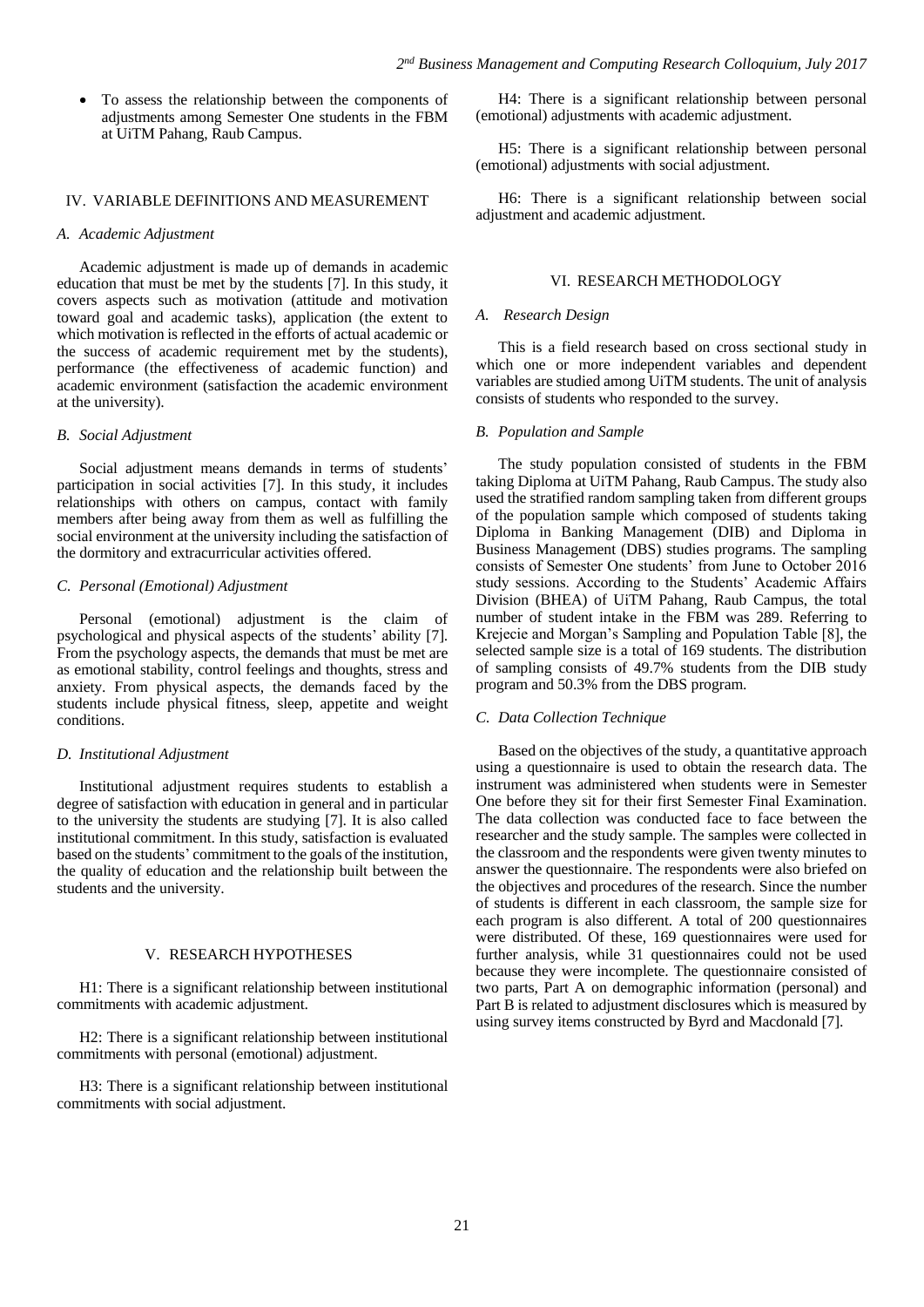## VII. FINDINGS AND RESULTS

Data from this study were analysed using Statistical Package for Social Sciences (SPSS) version 23. The findings and results of the study are as follows:

## *A. Descriptive Data*

Of the 169 respondents, 45.5% were male and 54.5% were women. 99.1% of them aged between 17-20 years and the remainder is over 21 years. In terms of races, 97.7% of the respondents are Malays and 2.1% are others. 48.3% of the respondents are from urban areas and 51.7% of them are from rural areas. 25.2% of the respondents had a family income between RM1,001-RM1,500, 7.7% between RM1,501- RM2,000, 5.6% between RM2,001-RM3,000 and 11.2% earns RM3,001 and above.

In terms of education, 62.2% of the respondents are from urban secondary schools and 37.8% are from rural secondary schools. The type of secondary school attended by the respondents also differs in which 15.4% were from residential schools, 71.3% from the government secondary schools and 13.3% from other types of school. The respondents also attended different streams of classes where 32.2% of them are from the science stream, 48.3% are from the arts stream and 19.6% from other streams. The findings showed that majority of the respondents are good and average students. They performed well at the Peperiksaan Sijil Pelajaran Malaysia (SPM) level in 2015. 53.7% of the respondents scored between 5As-7As, 37.2% between 3As-4As, 7.7% between 1A-2As and the remaining 1.4% gains 8As and above.

# *B. Validity Analysis*

The validity of sixty-six items of the adjustment disclosures which is coordinated from  $1 =$  do not closely related to me to 9 = closely related to me shows that the Bartlett's Test of Sphericity is significant to measure the adequacy of the sampling size. The Kaiser-Meyer-Ohlin (KMO) measure of sampling adequacy is 0.906 as illustrated in Table I.

| Kaiser-Meyer-Ohlin Measure of Sampling<br>Adequacy |                    | 0.906   |
|----------------------------------------------------|--------------------|---------|
| Bartlett's Test<br>of Sphericity                   | Approx. Chi-Square | 408.952 |
|                                                    | D.F.               | 143     |
|                                                    | Sig.               | 0.000   |

TABLE I. KMO AND BARTLETT'S TEST

Communality among variables is based on the method of Principle Axis Factoring (PAF). Results showed that all items have commonality more than 0.30. In the early stages, the total variance is explained in three stages. There are five factors with eigenvalues between 1.131-11.827 and the percentage explained is between 4.790-42.238. Referring to the eigenvalues given, it is estimated that there are four factors that will be extracted with eigenvalues greater than 1 respectively. If the four factors are extracted, 65.189% of the variance could be explained. The second stage shows the total variance explained in the final stage. The eigenvalues for the four factors have been

reduced between 0.734-11.445 with cumulative percentage variance of this factor has decreased to 57.975%. Finally, the third stage shows eigenvalues of each factor and total variance after each rotation. The eigenvalues changed between 1.893- 4.798 with a cumulative 57.975% of the variance remains.

Next, the Varimax rotation method was used to produce the matrix that contains the coefficients or loading factors which represents the correlation between the factors and variables. The results show that there are some genuine variables that have a capacity of more than 0.30 at only one factor. The genuine variable Factor 1 consists of twenty-four items with a load factor between 0.491-0.798, Factor 2 consists of twenty items with a load factor between 0.445-0.697, Factor 3 is made up of fifteen items with a load factor between 0.366-0.771 and Factor 4 consists of seven items with factor loadings between 0.720- 0.726. To meet the purpose of the study, these four factors are encoded with new names. Factor 1 as Academic Adjustment (Academic), Factor 2 as Social Adjustment (Social), Factor 3 as Personal (Emotional) Adjustment (Personal) and Factor 4 Institutional Commitment (Institution).

#### *C. Reliability Analysis*

The Cronbach's Alpha reliability measurement technique is used in this study. The results of the reliability analysis of each dimension are Academic Adjustment (0.893), Social Adjustment (0.808), Personal (Emotional) Adjustment (0.828) and Institutional Commitment (0.793). Each variable achieved an acceptable value according to [9] which requires at least 0.700 and above.

#### *D. Correlation Analysis*

Table II shows the results of Pearson correlation. The study found a significant positive correlation between academic adjustment with social adjustment (0.537), personal (emotional) adjustment (0.772) and institutional commitment (0.560) at  $\alpha$  = 0.01 (two-tailed test). This means that academic adjustment is important in determining students' academic success. If the students' social adjustment, personal (emotional) adjustment and institutional commitment are stable, the more likely they are to achieve academic success [10].

TABLE II. PEARSON CORRELATION RESULTS

|             | Academic  | <b>Social</b> | Personal  | <b>Institution</b> |
|-------------|-----------|---------------|-----------|--------------------|
| Academic    | 1.000     |               |           |                    |
| Social      | $0.537**$ | 1.000         |           |                    |
| Personal    | $0.772**$ | $0.465**$     | 1.000     |                    |
| Institution | $0.560**$ | $0.570**$     | $0.585**$ | 1.000              |

\*\* Correlation is significant at  $\alpha$  = 0.01 (two-tailed test)

A significant positive correlation was also found between social adjustment with personal (emotional) adjustment (0.465) and institutional commitment (0.570) at  $\alpha = 0.01$  (two-tailed test). This means that students' academic performance will be affected if they are emotionally unstable [4]. Finally, a significant positive correlation was found between personal (emotional) adjustment with institutional commitment (0.585) at  $\alpha = 0.01$  (two-tailed test). It is possible that students will be successful if the quality of the relationship that is built between them and the university is good [10].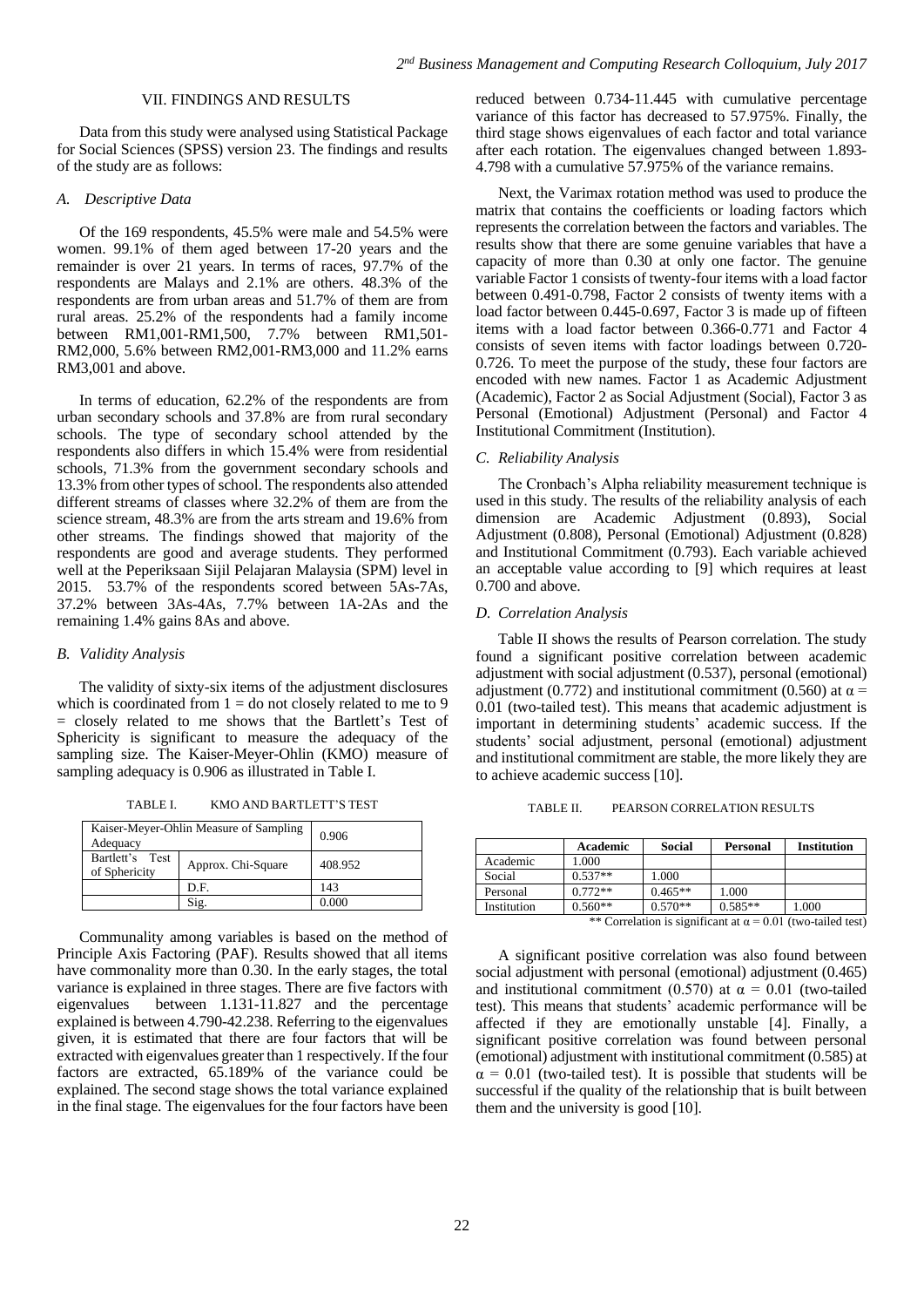# *E. Regression Analysis*

The first analysis takes academic adjustment as the dependent variable while social adjustment, personal (emotional) adjustment and institutional commitment as independent variables. The value of the coefficient of determination (R2) is 0.58. This means that 58% of the variation in academic adjustment can be explained by social adjustment, personal (emotional) adjustment and institutional commitment. The F-statistics value =  $42.049$  is greater than the F (3, 139) = 2.60 value for  $\alpha$  = 0.05. This model is valid at 95% confidence level in determining variation in academic adjustment.

The second analysis takes social adjustment as the dependent variable while personal (emotional) and institutional commitment as independent variables. The value of R2 is 0.455. This shows that 45.5% change in social adjustment can be described by personal (emotional) adjustment and institutional commitment. The F-statistics value is 16.504 is greater than the F (2, 138) = 3.00 value for  $\alpha$  = 0.05. This model is valid at 95% confidence level in determining change in social adjustment.

Finally, the third analysis takes personal (emotional) adjustment as the dependent variable and institutional commitment as the independent variables. The value of R2 is 0.216. This means that 21.6% variation in personal (emotional) adjustment is explained by the institutional commitment. Simultaneously, the F-statistics value  $= 8.81$  is greater than the F (1, 137) = 3.01 value for  $\alpha$  = 0.05. This model is valid at 95% confidence level in determining change in institutional commitment. Overall, the regression model is significant in determining the students' academic adjustments.

#### *F. Hypotheses Testing*

H1: The t-test result showed that the t value  $= 2.936$  greater than the value t = 1.96 at degrees of freedom (D.F.) = 101 for  $\alpha$  $= 0.05$  (two-tailed test). This indicates that at 95% confidence level, there is a statistically significant relationship between institutional commitments with academic adjustment [4, 10].

H2: The t-test result showed that the t value  $= 5.92$  greater than the value t = 1.96 at D.F. = 101 for  $\alpha = 0.05$  (two-tailed test). This indicates that at 95% confidence level, there is a statistically significant relationship between institutional commitments with personal (emotional) adjustment [4, 5].

H3: The t-test result showed that the t value = 3.921 greater than the value t = 1.96 at D.F. = 101 for  $\alpha$  = 0.05 (two-tailed test). This indicates that at 95% confidence level, there is a statistically significant relationship between institutional commitments with social adjustment [5, 10].

H4: The t-test result showed that the t value  $= 6.415$  greater than the value t = 1.96 at D.F. = 101 for  $\alpha = 0.05$  (two-tailed test). This indicates that at 95% confidence level, there is a statistically significant relationship between personal (emotional) adjustments with academic adjustment [4, 10].

H5: The t-test result showed that the t value  $= 3.799$  greater than the value t = 1.96 at D.F. = 101 for  $\alpha$  = 0.05 (two-tailed test). This indicates that at 95% confidence level, there is a statistically significant relationship between personal (emotional) adjustments with social adjustment [5, 10].

H6: The t-test result showed that the t value  $= 1.022$  smaller than the value t = 1.96 at D.F. = 101 for  $\alpha$  = 0.05 (two-tailed test). This indicates that at 95% confidence level, there is no statistically significant relationship between social adjustments with academic adjustment [3].

## VIII.CONCLUSION

The descriptive analysis showed that majority of the respondents is made up of intelligent students who obtain good SPM results of 5As and above. Reliability analysis results showed that all variables in this study meet the purpose of statistical reliability of the Cronbach's Alpha. Further, the study found that academic adjustment has a significant positive correlation with social adjustment, personal (emotional) adjustment and institutional commitment.

Next, regression analysis results showed that personal (emotional) adjustment factor affects 58% of the academic adjustments. The study also found that personal (emotional) adjustment has a strong influence in shaping the social adjustment of the students [4, 5]. The analysis showed that 45.5% change in the personal (emotional) adjustment affects the social adjustment factor.

Finally, the hypotheses testing results showed that five of the six associations were significant at 95% confidence level with the t-value greater than 1.96 and the hypotheses are accepted. Overall, the study found that personal (emotional) adjustment factor has the highest estimate in this model [4, 6].

### IX. RECOMMENDATIONS

The adjustment problem among university students is one of the important issues dealt with at the international level as well as local. The focus should not only be on aspects of cognitive (thinking) alone [11]. Students should be exposed to a variety of strategies and resources that can help them accept and react to changes immediately and be more comfortable in facing the adjustment process in order to improve their academic performance [6]. Similar to previous findings, this study also found that adjustment problems have an impact on students' achievement at the diploma level. The indicator that most affect them is academic adjustments such as motivation, application, self-development and feeling of comfortableness with the environment [12].

It is clearly shown here that students who face difficulty with their academic adjustment could lead to negative consequences which may eventually affect their performance [13]. It can be seen from the results of the study that in order to ensure that students are able to adapt comfortably in academic aspects, attention should be given also to the aspects of social adjustment, personal (emotional) adjustment and institutional commitment [12]. A good academic adjustment depends on the students' emotional stability and involvement in social activities in the institution. A stable emotional state means that students are happy with controlled emotion [13].